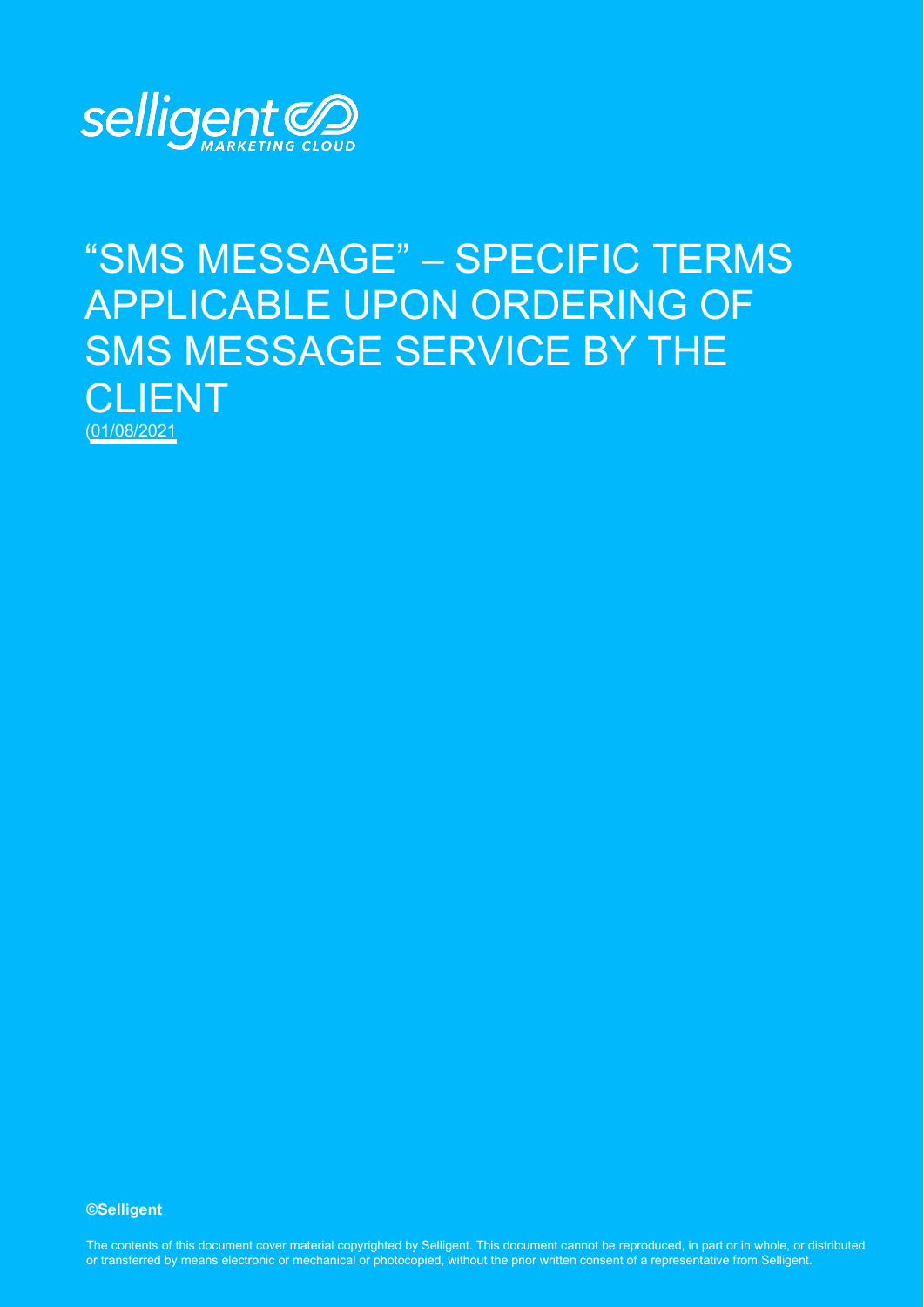

## **"SMS MESSAGE" – SPECIFIC TERMS APPLICABLE UPON ORDERING OF SMS MESSAGE SERVICE BY THE CLIENT**

*(Online as of August 1, 2021)*

### **1. Contractual Terms**

**By providing and using the SMS Message Service, each party respectively agrees to bind to these Specific Terms that are fully integrated in the Contract between the Client and Selligent. In case of discrepancy between these Specific Terms and the Contract, these Specific Terms shall prevail.** 

#### **2. Scope and liabilities**

**2.1.** Selligent, in its quality as reseller pursuant to a reselling agreement with a marketing message service supplier (hereafter the "Supplier"), will provide the Client with marketing messaging service supplied through the Supplier's messaging and marketing platforms, the Supplier's network infrastructure and a direct or indirect connection to the international mobile network described in Annex 1 to reach customers and companies' customers in the countries outlined in the Service Order between Selligent and the Client. **2.2.** Client shall ensure that customers and companies' customers' numbers are correct and reachable.

**2.3.** Selligent may temporarily suspend the Service if maintenance of the Supplier's platforms is needed or if any technical problem arises, giving a prompt advice, when possible according to the nature of the problem arisen, to the Client. The Supplier will anyway provide its best effort to shorten any maintenance's intervention.

**2.4.** The dispatching in some Countries may be affected depending on national or international regulatory bodies' provisions

**2.5.** Client always assumes the responsibility of the text, links, numbers and in general of any content of the SMS (the "**Contents**") sent through the SMS Message Service.

**2.6.** Client warrants and undertakes that it will use the SMS Message Service for lawful purposes and comply with all applicable laws and regulations relating to the sending and Contents of its SMS, including but not limited to, according to countries, the obligations on specific days and times for sending marketing SMS, clear indication in the SMS of the opt-out option for the customer who wants to opt-out from the Client database to avoid receiving further messages, customer's pre-contractual information, prohibition over contents, sender's alias pre-registration on Authorities databases, respect of law and order; (ii) provide promptly any information relating to the contents, reasonably requested by Selligent or requested by any network operator and/or legal, governmental, regulatory or statutory authority; and (iii) immediately comply with such directions as may be issued from time to time by a network operator and/or legal, regulatory, governmental and/or statutory authority in relation to the contents and will fully cooperate with Selligent's request for assistance in conforming the Services to any new requirements or determinations. Client will immediately inform Selligent if any third party makes or threatens any claim or action against it, or Selligent.

**2.7.** Client hereby agrees to the transfer of Personal Data to the extent necessary for the provision of the SMS Message Service.

#### **3. Orders for Companies**

**3.1.** Purchase requests for the Service submitted by the Client for itself or on behalf of Companies ("**Request**") shall be in writing and sent to Selligent.

**3.2.** Request shall contain the following:

a) Requested SMS volumes;